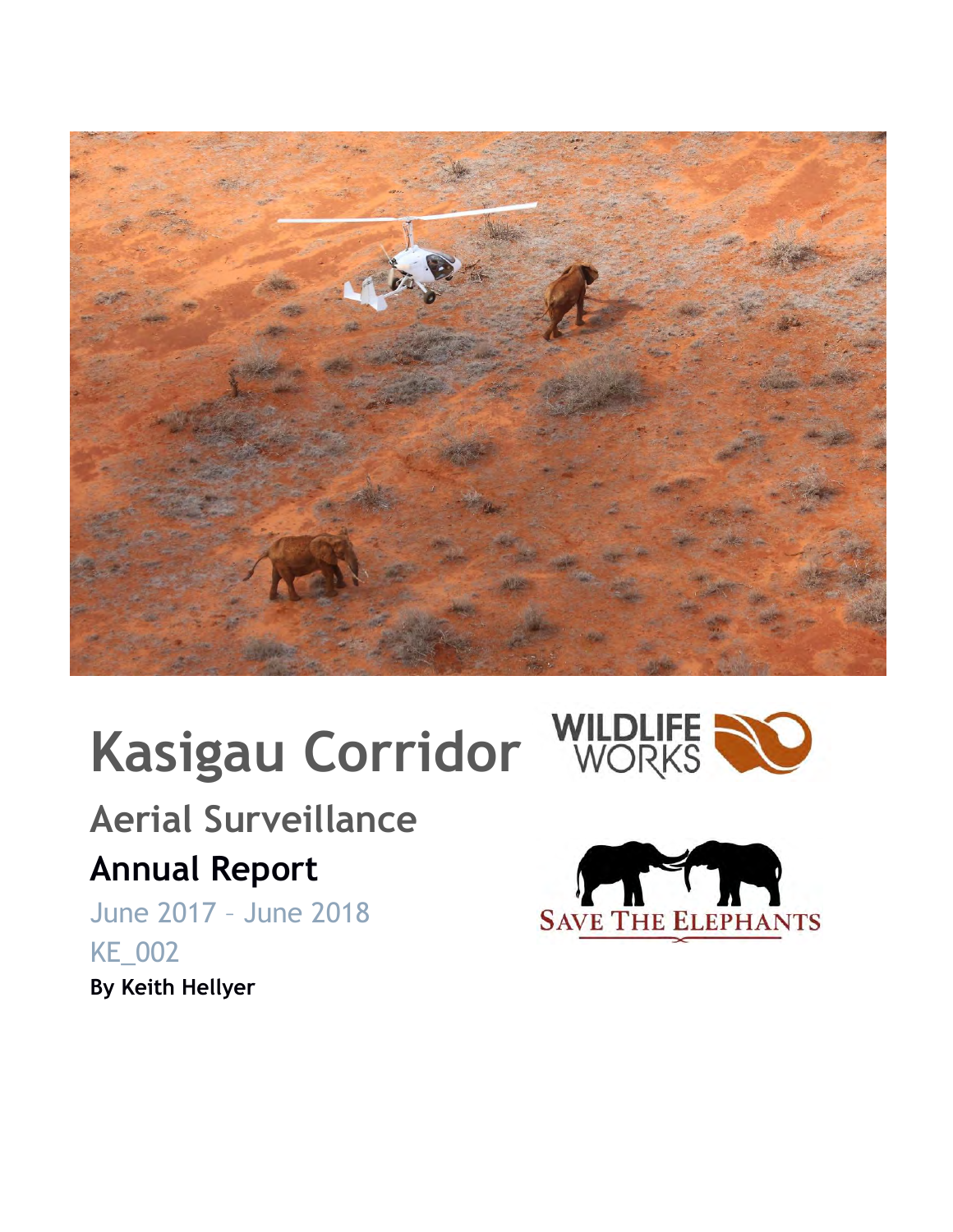#### **Executive Summary:**

The objective of the Kasigau Corridor Aerial Surveillance project is to increase aerial support for improved anti-poaching measures in order to protect Tsavo's elephants. Funding from the Elephant Crisis Fund and Wildlife Works REDD+ project has maintained surveillance over the Kasigau Wildlife Corridor between Tsavo East and West and has supported Wildlife Works and KWS' rangers on the ground in anti-poaching activities, locating elephant herds, discovering carcasses, and assisting in rapid response events.

From June 2017 to June 2018, due to the funding from the STE/ECF grant, the team has flown for 670.9 hours over a distance of 49,583 kilometres. This has reduced security threats to both wildlife and wildlife habitat, increased ranger security, been a deterrent to other illegal activity, and allowed daily monitoring of elephant movements with quick response of ground teams to monitor elephant locations.

#### **Overview:**

Total hours flown: 670.9 Recorded distance covered: 49,583km Please see Appendix 1 for Recorded Patrol Tracks.

| <b>Elephant Deaths</b>                        | Number                      |  |  |
|-----------------------------------------------|-----------------------------|--|--|
| Poached, found inside the project area        |                             |  |  |
| Poached, found outside the project area       |                             |  |  |
| Related to Human Wildlife Conflict            | $\mathcal{D}_{\mathcal{L}}$ |  |  |
| Death from Natural Causes, Unknown or Drought | 25                          |  |  |
| Total                                         | 32                          |  |  |
| <b>Total Ivory Recovered</b>                  | 50                          |  |  |
| Elephants Injured & Treated                   |                             |  |  |
| Responses to Armed Situations                 |                             |  |  |

#### **Summary of conservation accomplishments:**

This year can be celebrated with an all-time low in elephant poaching within the Wildlife Works project area. The consistent aerial surveillance within the Kasigau Corridor to monitor elephant locations, combined with the quick response of well-organized ground teams, has been crucial for elephant protection and been a deterrent against illegal activities. Poaching within the project area over last year saw a record low compared to previous years (see Table 2) which is connected to the continuous operations for locating other illegal activities such as logging, charcoal production, cattle grazing and bush meat poaching. By following the herds and individuals, we have increased wildlife security within the project and surrounding areas.

Using a gyrocopter as a tool for detecting potential crop raiding elephants has enhanced ranger operations. The early detection of elephants advancing on farmlands enabled rangers to set up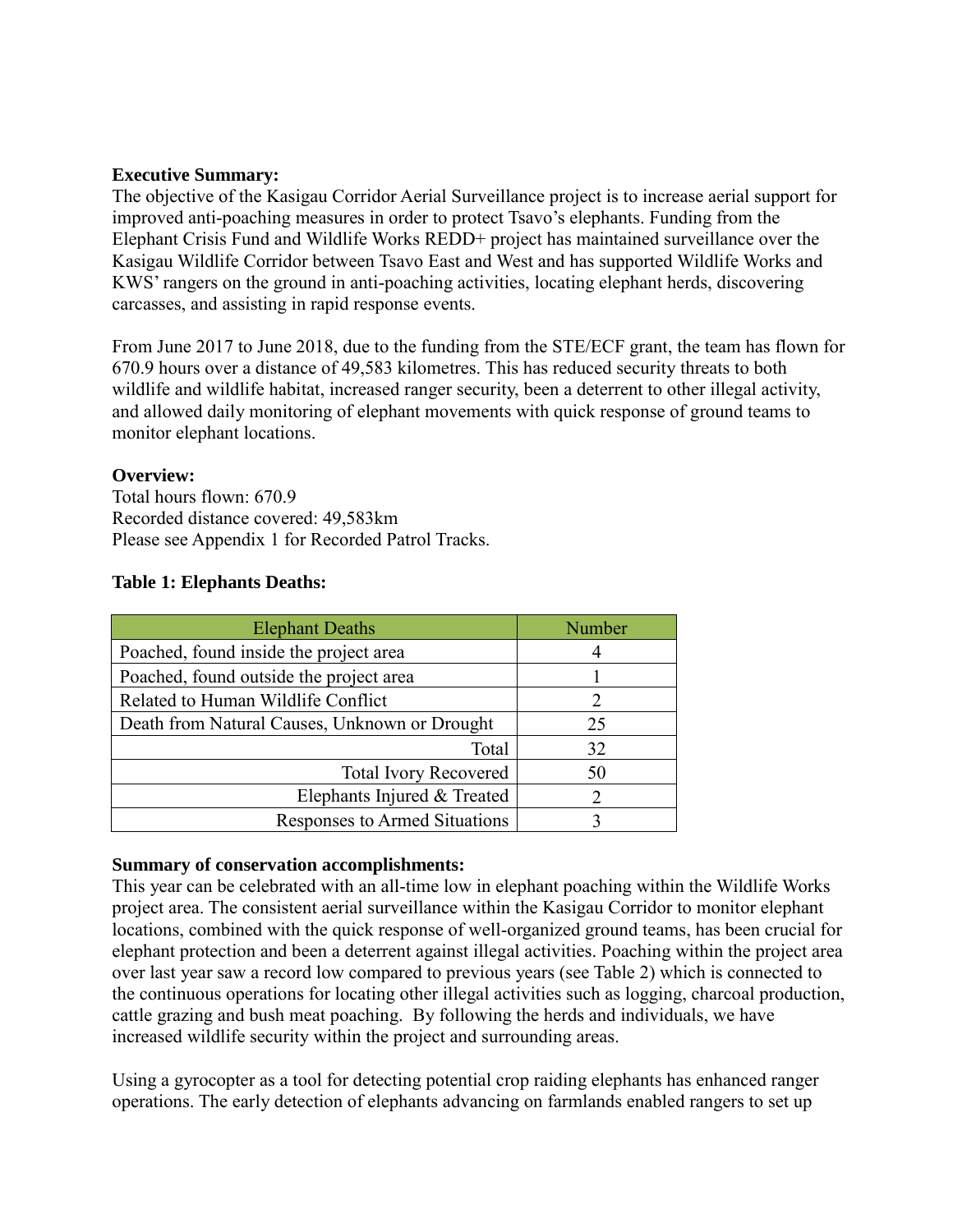blocking points to ensure elephants were less likely to invade farmers' crops. The aircraft was also helpful in the herding of elephants out of farms once they were inside.

Armed poaching was less of a concern compared to last year's operations. Only one elephant was shot and killed by poachers on Dawida ranch in September 2017. It was a small elephant with most likely small tusks, believed to be a fast act of desperation and lack of confidence to succeed in the poaching activity from those responsible.

| <b>YEAR</b>  | <b>GUNSHOTS</b> | <b>POISONED</b><br><b>ARROW</b> | <b>NATURAL</b>     | <b>EUTHANISED</b> | <b>SNARED</b>  | <b>TOTAL</b>   | <b>IVORY</b><br><b>RECOVERED</b> |
|--------------|-----------------|---------------------------------|--------------------|-------------------|----------------|----------------|----------------------------------|
| 2010         |                 |                                 |                    |                   |                | 11             | 12                               |
| 2011         |                 |                                 |                    |                   |                | 22             | $\,8\,$                          |
| 2012         | 19              | $\boldsymbol{7}$                | $\mathfrak{S}$     | $\overline{2}$    |                | 33             | 15                               |
| 2013         | 27              | $\overline{7}$                  | $\mathbf{1}$       | $\mathbf{1}$      | $\mathbf{1}$   | 37             | 22                               |
| 2014         | 29              | 18                              | $\sqrt{6}$         | $\mathbf{1}$      |                | 54             | 41                               |
| 2015         | $\overline{9}$  | 14                              | $\overline{2}$     | $\sqrt{2}$        |                | $27\,$         | 30                               |
| 2016         | $\mathbf{1}$    | $10\,$                          | 13                 | $\boldsymbol{0}$  | $\mathbf{1}$   | 25             | $27\,$                           |
| 2017         | $\overline{2}$  | $\sqrt{6}$                      | 2 and 1<br>unknown | $\overline{2}$    |                | 13             | 12                               |
| 2018         |                 | $\mathbf{1}$                    | 2 unknown          | $\overline{1}$    |                | $\overline{4}$ | $\boldsymbol{7}$                 |
| <b>TOTAL</b> | 87              | 63                              | 30                 | $\boldsymbol{9}$  | $\overline{2}$ | 226            | 174                              |

#### **Table 2: Elephant Deaths Within the REDD+ Project Area, 2010- June 2018**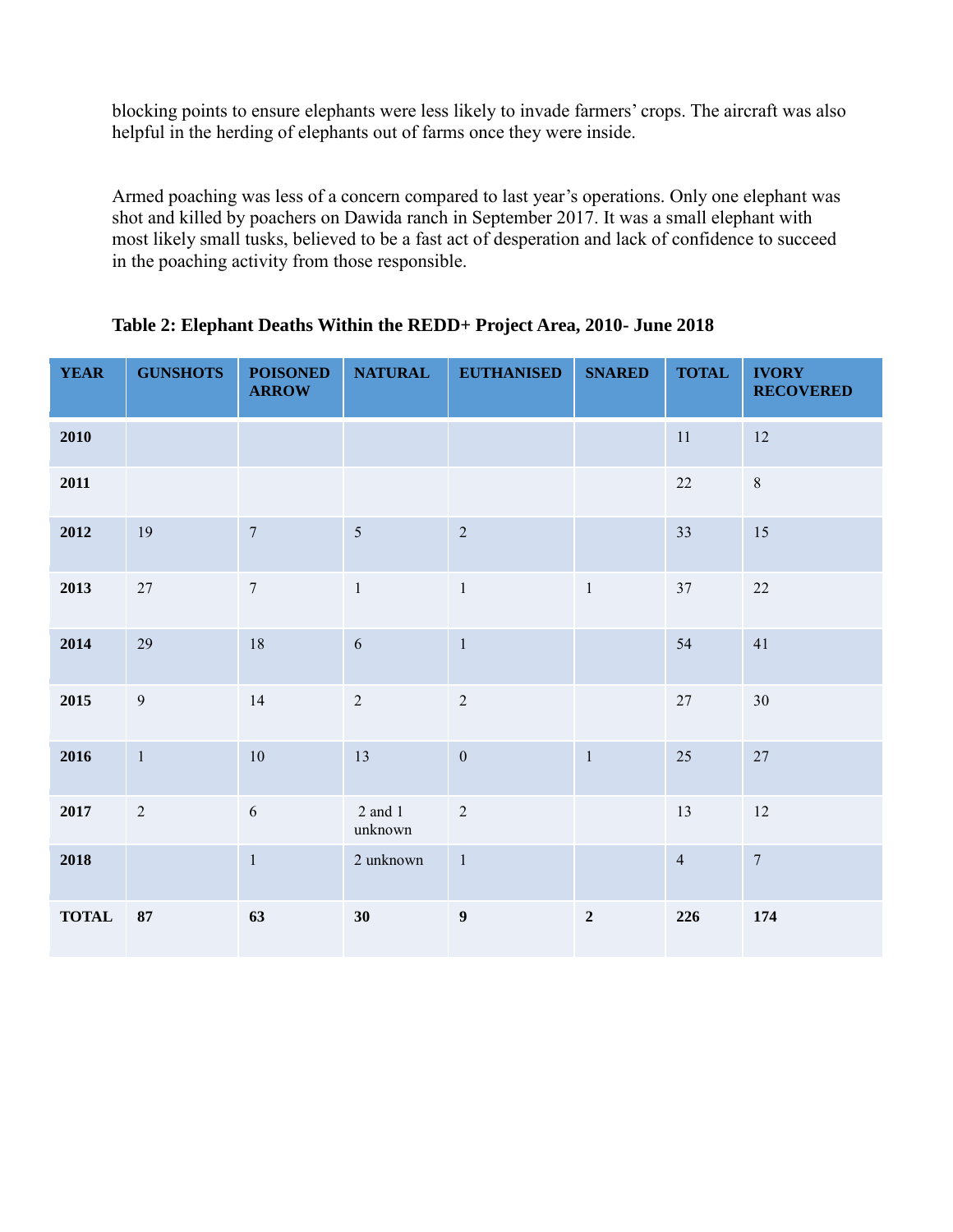The majority of the elephant deaths within the ecosystem were during the height of the drought from August – November 2017. Almost exclusively these deaths occurred inside Tsavo East National Park. During this time period, no elephants died from drought related issues within the project area. This was attributed to lack of vegetation inside the park and elephants not knowing how to navigate around the Standard Gauge Railway (SGR) and Mombasa highway. Although it is becoming clearer that individuals and some



herds are now learning the safe crossing points, it is still a large concern for the majority of the elephant population when the next dry period arrives. It is becoming evident how important the ranches are for the Tsavo elephants. The vegetation over this area supports a year-round high population that rely heavily on the project area for food and water.

The vegetation density and vast size of the project area makes it impossible to patrol purely on the ground. If not for consistent aerial patrols by the aerial team, the poaching outcome this year may have shown a much higher figure. The map in Appendix 2 shows the sightings of elephants in 2017 and 2018 from the aerial surveillance team and demonstrates the need for these patrols in areas where road infrastructure is poor or non-existing.

The assistance with the location of livestock within the ranches and inside the national park were a high conservation target. Illegal grazing is a large factor in the lack of food available within the park, as well as a security risk within the ranches. Locating illegal herds and acting on this issue reduced the potential security threats and eased competition for resources. Locating illegal herds within the ranches also helps maintain good relationships with landowners.

The aerial patrols have also allowed the team to identify a wealth of animal biodiversity throughout the area surveyed as well as collecting data on high conservation value species such as Grevy zebra, carnivores and birds. Please see Appendix 3 for a chart of High Conservation Value Species and Appendix 4 for distribution of Grevy Zebra Sightings.

#### **Non-Elephant Poaching Activity:**

Snares and bush meat poaching were a constant concern during the reporting period. Over 61 plains game carcasses were located by both air and ground teams, mainly dik-diks, kudu and giraffe. With well-organized patrols and ambushes, the arrests of 16 poachers were made.

#### **Charcoal and Illegal Logging:**

The nationwide charcoal ban unfortunately did not interrupt much of the attempts for charcoal production within the project. The aerial patrols, however, did lower the number of harvested charcoal kilns into bags, as the kilns were located and destroyed before reaching the market. The snaring activity found around charcoal sites shows the important link between this illegal activity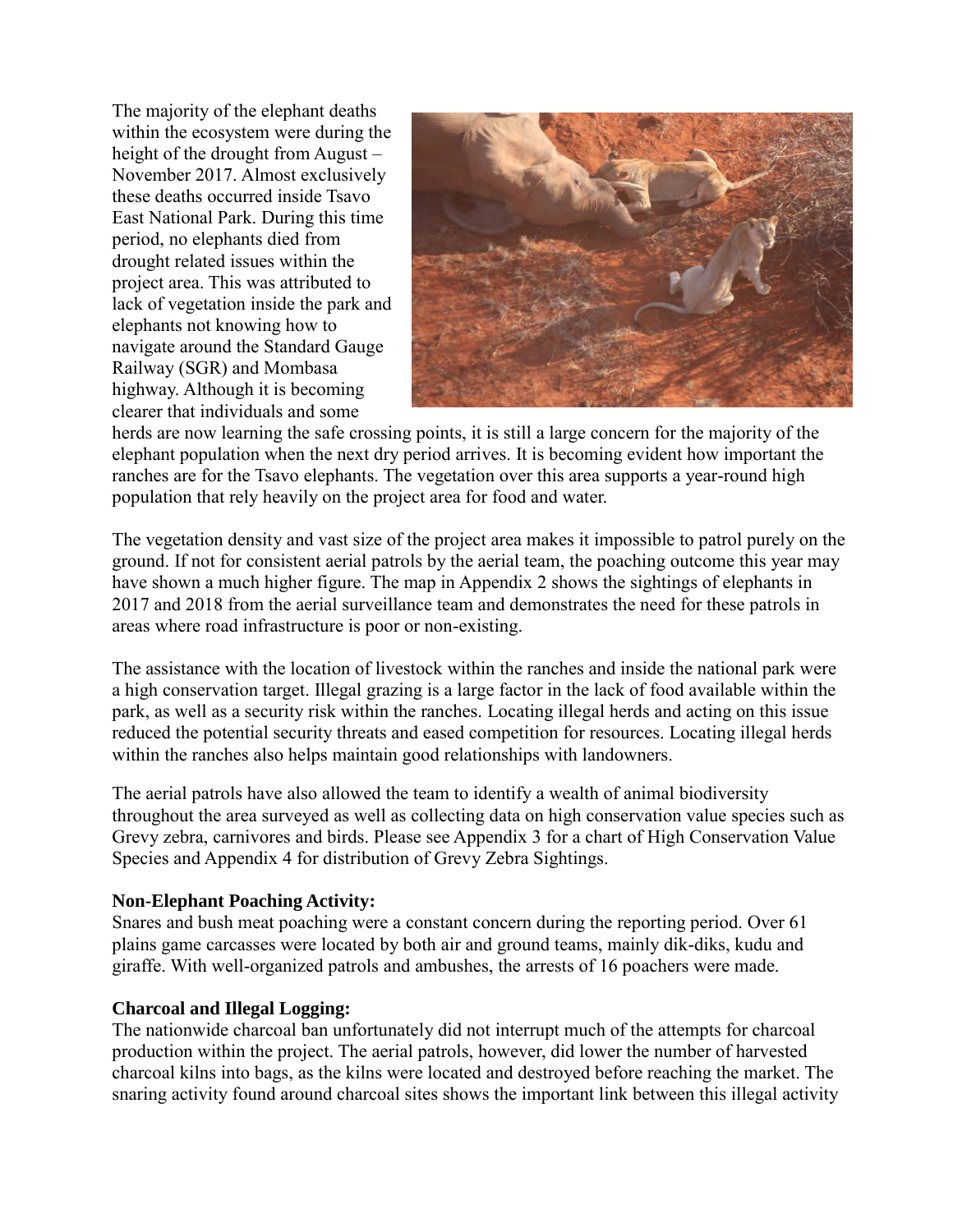and the bushmeat trade. Many of the charcoal camps and kiln areas were a hot spot for snares located. In order to combat the local bushmeat trade, a strong stance on removing charcoal makers from the project will stay a priority.

| Activity                   | Number |  |  |
|----------------------------|--------|--|--|
| Log piles / Posts          | 1,052  |  |  |
| Charcoal Kilns             | 174    |  |  |
| <b>Charcoal Bags</b>       | 89     |  |  |
| <b>Charcoal Camps</b>      | 4      |  |  |
| Arrests Made               | 35     |  |  |
| <b>Bush Meat Carcasses</b> | 61     |  |  |
| <b>Snares Collected</b>    | 551    |  |  |
| Poaching Arrests Made      | 16     |  |  |

#### **Table 3: Other Illegal Activity**

#### **Issues Faced and Recommendations for the Future:**

Communication still remains one of the project's biggest challenges. Reporting and relaying live messages from aircraft to ground teams is still difficult. Most incidents are communicated by cell phone when in network service, which is patchy throughout the ranches. The purchasing of more air to ground radios will hopefully help solve this issue. Aircraft maintenance was another issue faced this year, with the 2,000-hour heavy service being carried out in March 2018 which grounded the aircraft for two weeks. Smaller issues had previously started grounding the aircraft on and off leading up the service date. A complete engine overhaul will soon be required to carry on with patrols. With an aging engine, a decision will need to be made for the overhaul before the end of 2018.

#### **Training Accomplishments:**

Daniel Zuma, a local community member made history during the reporting period by becoming the first native born Kenyan gyrocopter pilot. Danny completed his training in the U.K in November 2017 thanks to help from various sponsors and supporters. Danny has now done over 120 hours of flying and has become a remarkable addition to the Wildlife Works Air-Wing.

Wildlife Works was very grateful to be able to participate in a joint training course conducted by "LEAD



Ranger" in May 2018. The course hosted pilots and ground rangers from Wildlife Works, Big Life and the David Sheldrick Wildlife Trust. The training was focused on communication procedures between aircraft and rangers, outlining proper signals and response protocols. This included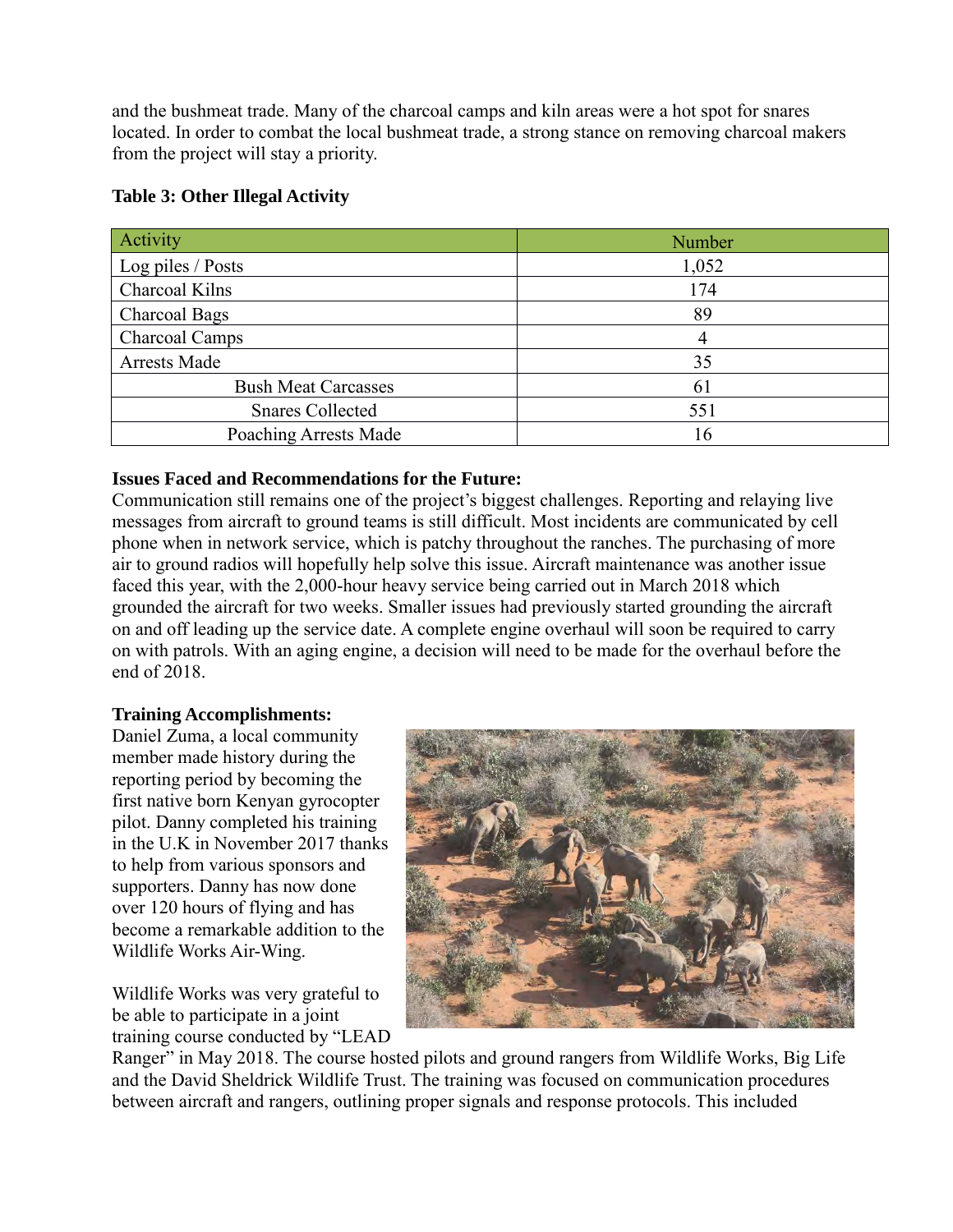leading rangers to a potential incident from aircraft, requests from ground teams to aircrafts and clear communications on security threats for both air and ground teams. This will help all partner organizations have a better and clearer understanding on how to respond to each other's directions on security threats.

#### **Reporting to other Organizations:**

Daily reporting to the Kenya Wildlife Service is always the first priority for the aerial surveillance team. The daily documentation of elephant details and reporting of locations is in the best interest of all parties involved. Wildlife Works operates hand in hand with the KWS "Y" company for operations over the ranches. Security information is also shared between other key organizations within the ecosystem, including KWS, Tsavo Trust, The David Sheldrick Wildlife Trust, Kenya Forest Service and the Kenya Police department.

To assist the Save the Elephants' branch 'Elephants and Bees Project', the aerial team provided informal updates about advancing elephant herds on local farms and collared elephant information, as well as taking researchers for patrols around their project area.

#### **Publicity:**

- In August 2017, Keith Hellyer visited the Magni Gyrocopter factory in Italy to speak with the manufacturer about the usefulness of their product as a conservation tool and its existing funding from the ECF. The presentation was made known to their 1,100 client base and their followers.
- Filmmakers producing a 25-minute television program for NTV visited in March/April 2018 to document the efforts of Wildlife Works over the Kasigau Corridor and the Air-Wing supported by the Elephant Crisis Fund. The program is scheduled to air in September.
- An article was published in Nomad Magazine in December 2017 documenting the gyrocopter-led conservation efforts in the Tsavo ecosystem.
- Wildlife Works blog posts have been shared throughout social media. You can read the stories at: blog.willdifeworks.com.

#### **In Conclusion:**

The Elephant Protection Trust is very grateful to the Elephant Crisis Fund, Save the Elephants and Magni Gyro for the support over the last two years of the EPT aerial operations. The conservation achievements made over this period could not have been accomplished without this support. The EPT will be actively looking for further sponsorship to continue excelling in wildlife conservation activities.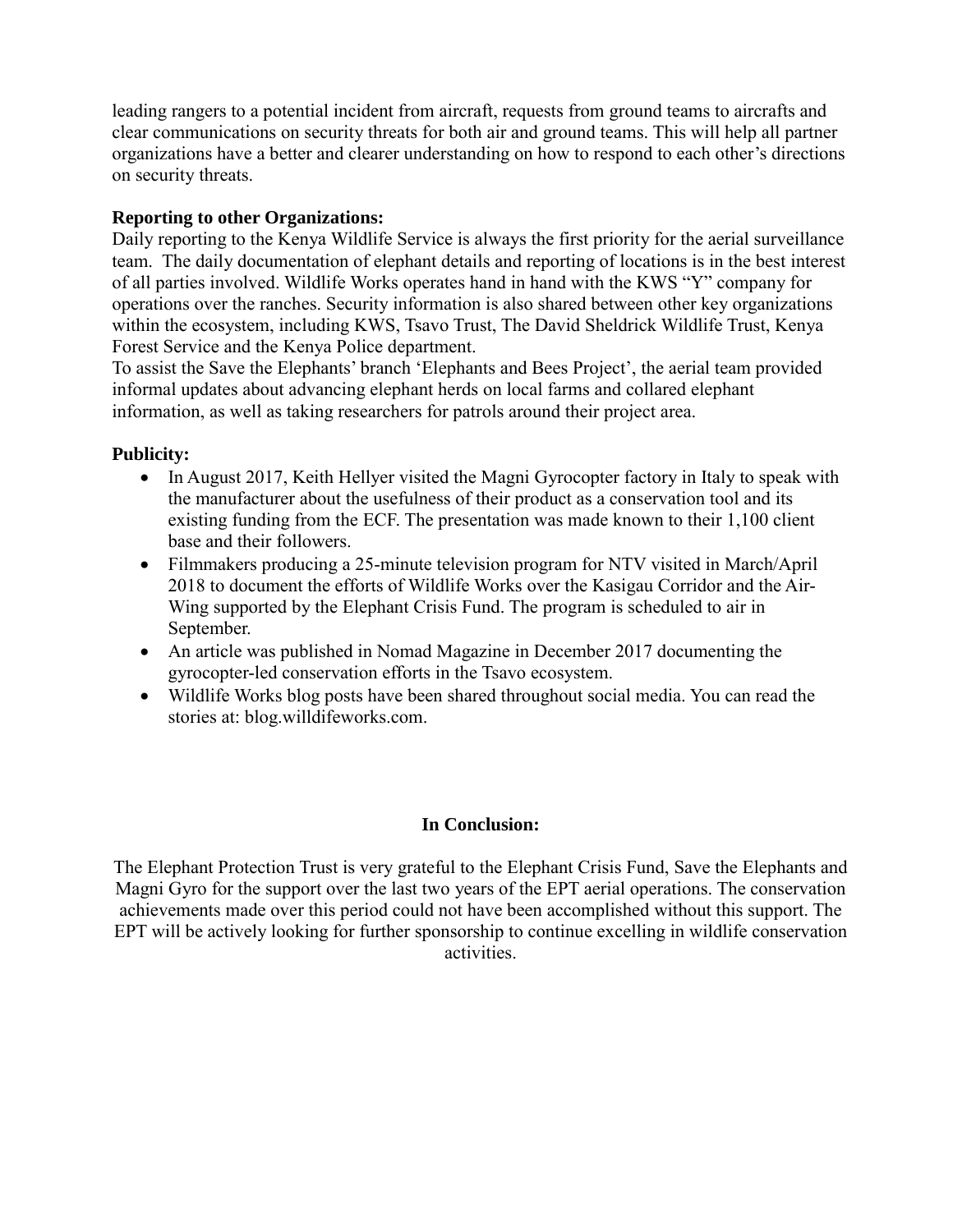## Thank you for your continued support!

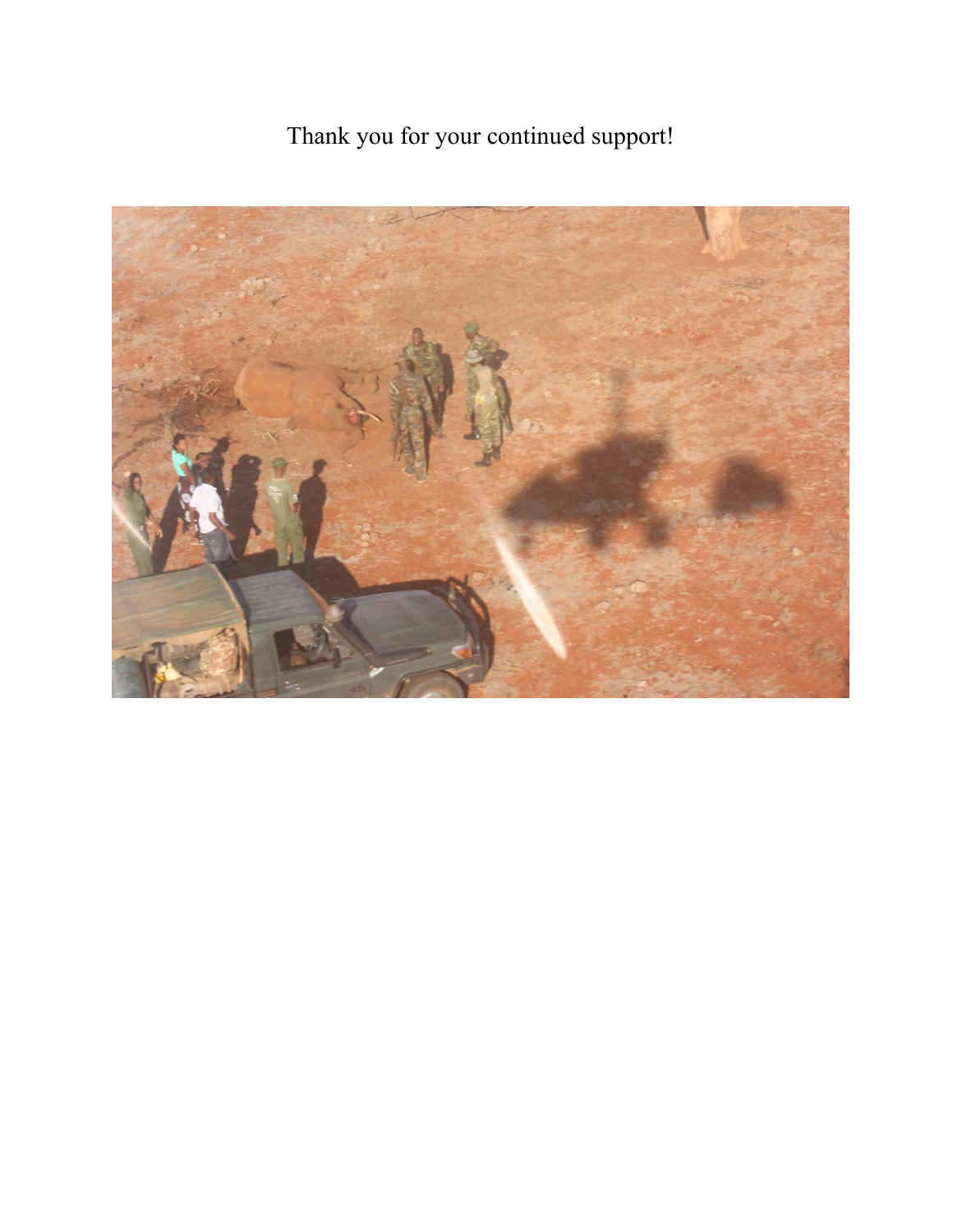## Appendix 1:

Map of all recorded flights May 2017-May 2018:

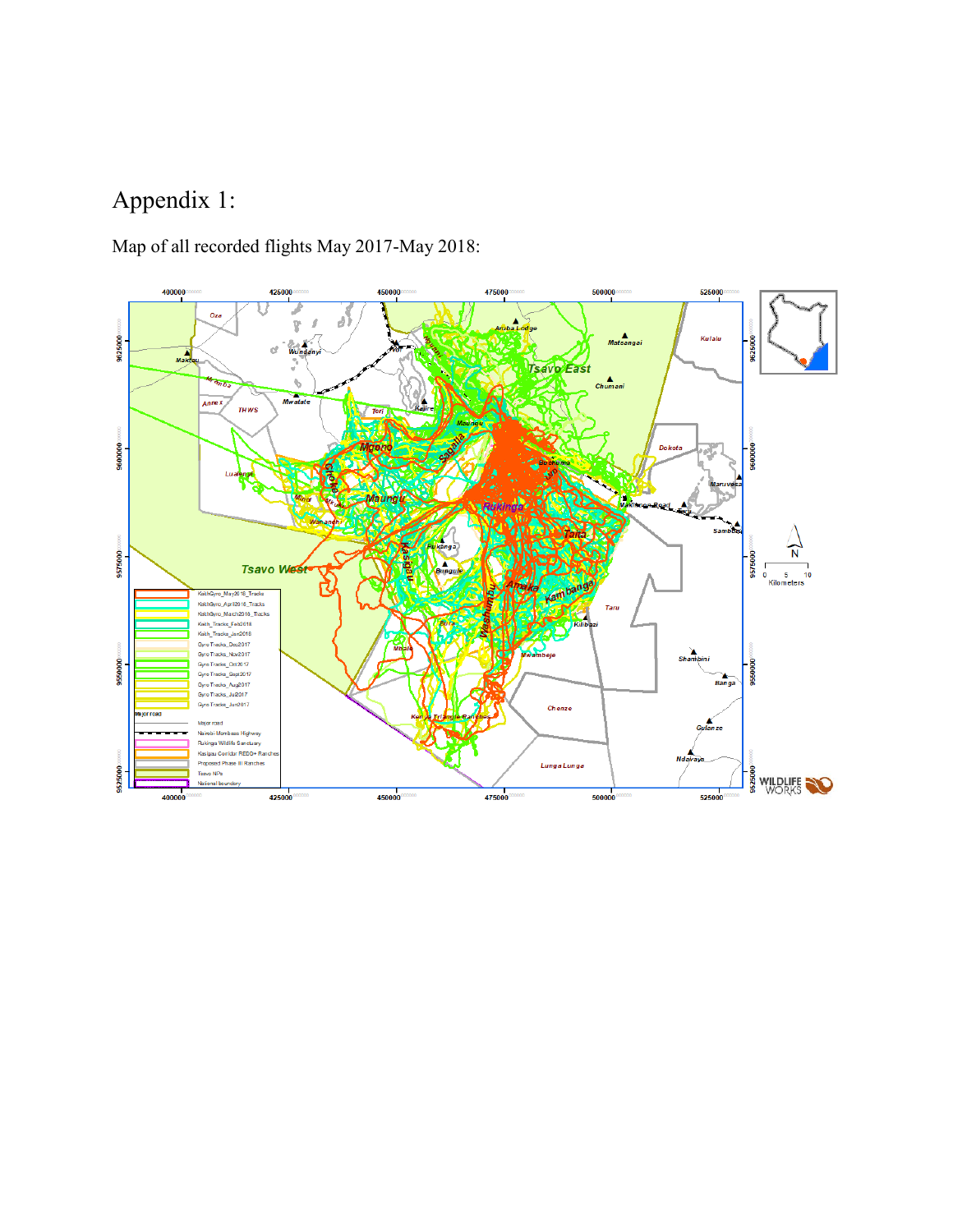### Appendix 2:

Map of elephant sightings June 2017- May 2018:



(Note that sightings are for elephants seen within the project area or significant sightings in neigbouring areas.)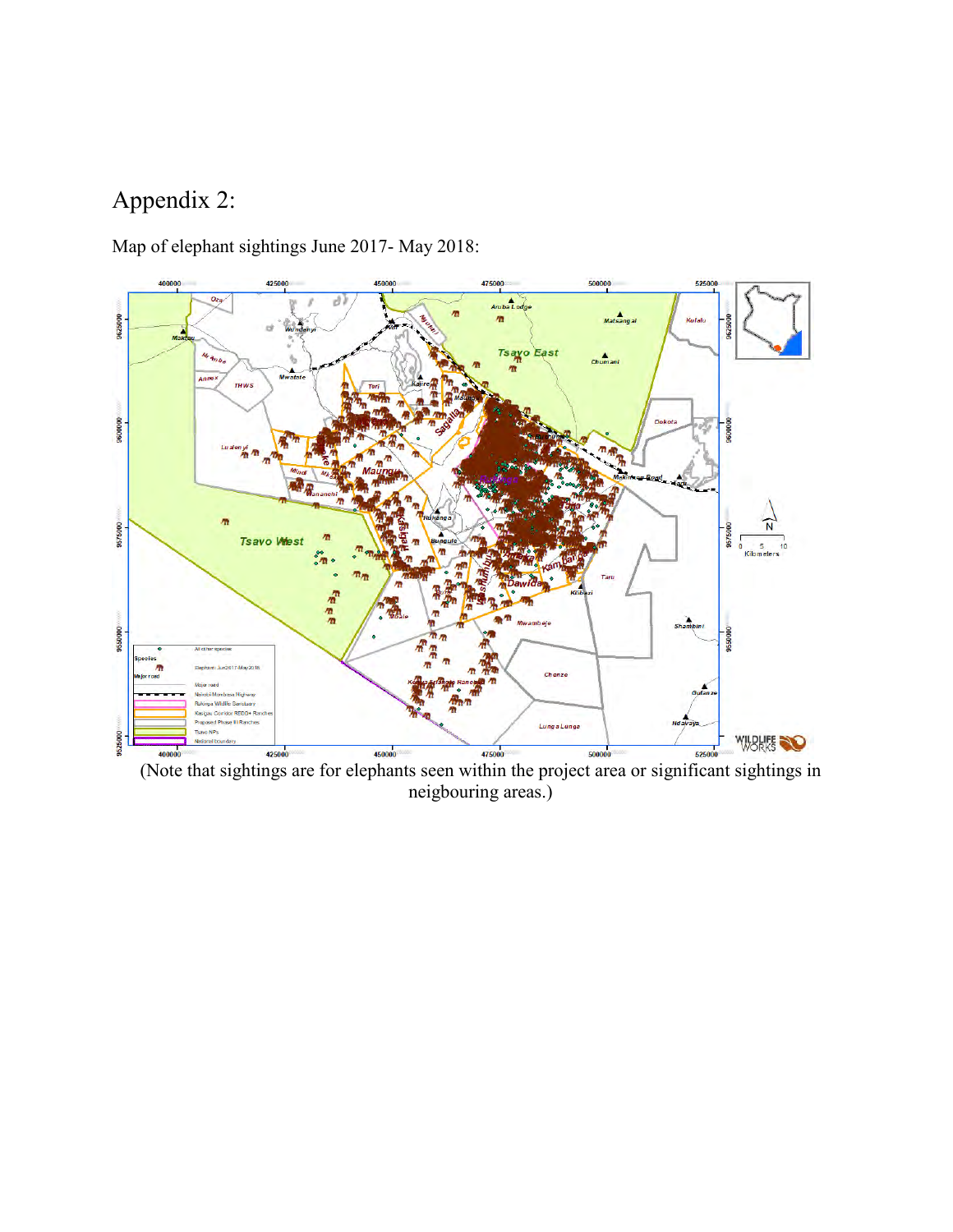## Appendix 3:

Graph and Table of High Conservation Value Species sightings: